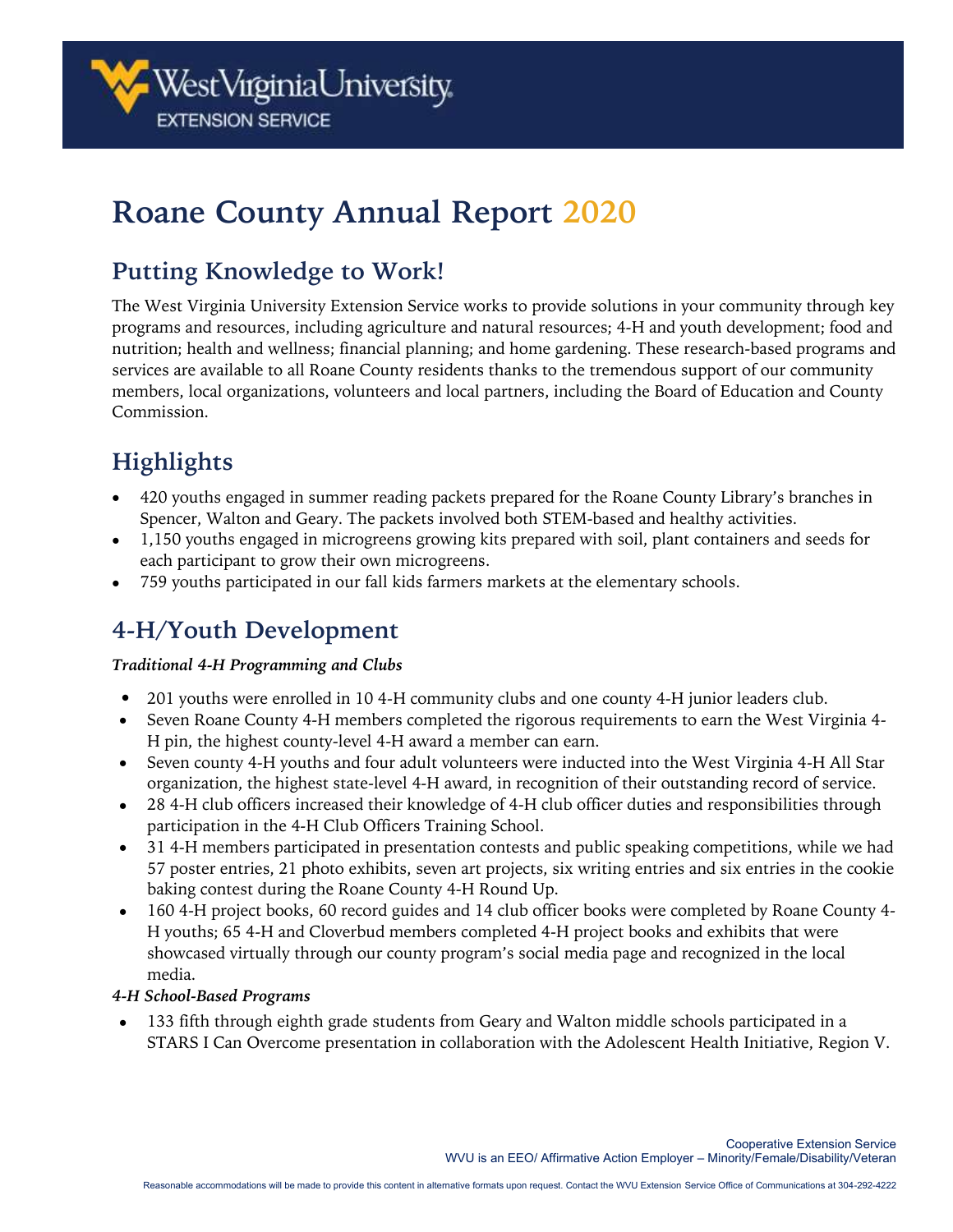### **Roane County Report 2020**

- 72 Geary Elementary/Middle School students participated in parent involvement activities such as rockets away, biosecurity and health, and strawberry DNA, complete with hands-on educational programs in partnership with Title I at the school.
- Conducted hand-washing demonstrations and brief educational programs utilizing the Germ City Glow Germ curriculum for 501 Spencer Elementary students.

### *Camping*

• 74 youths participated in our Camp-in-a-Bag and virtual camping experiences to engage in personal crafts and STEM activities as well as virtual group discussions, songs, and opening and closing ceremonies.

### *Special Interest Programs*

- 420 youths engaged in summer reading packets prepared for the Roane County Library's main branches in Spencer, Walton and Geary. The packets involved both STEM-based and healthy activities, such as diffraction glasses, Alka-Seltzer rockets, ghost spheres, glow sticks and healthy living.
- 1,150 youths engaged in microgreens growing kits prepared with soil, plant containers and seeds for each participant to grow their own microgreens and make daily observations using their growers guide booklet.

### *Energy Express*

• 42 youths in first through sixth grades participated our Energy Express program; all youth participants received six take-home books to add to their home libraries

### *Youth Agriculture*

- 67 youths participated in the Roane County FFA and Youth Livestock Show and Sale.
- 35 youths participated in the online youth quality assurance training for youth livestock exhibitors.

### **Agriculture and Natural Resources**

### *Farm Management and Livestock Production*

- 84 soil tests involving 762 acres were performed.
- 57 farmers in the region learned progressive farming techniques at our annual winter dinner meetings.
- Ten private pesticide applicators educational credit hours were provided to 24 regional applicators who took part in the six-week Mid-Ohio Valley AgZoom virtual series.
- Adapted curriculum and taught a virtual workshop on raising backyard chickens for 17 participants.
- Four local producers consigned purebred angus bulls and heifers to the West Virginia Southern Test Station to improve management practices, herd genetics and marketing opportunities throughout West Virginia and surrounding area.

#### *Horticulture*

- 53 Extension Master Gardener volunteers were provided 232.3 hours of training and contributed 397.7 hours of service on 25 service projects, including the pruning and general landscaping needs for the Roane County Courthouse, the Spencer community, and local schools, churches and campgrounds.
- Collaborated with the Hill and Hollow Garden Club, where 12 local service projects were completed. *Farm to School*
- Assisted with obtaining \$5,000 in grants and donations to support additions and improvements to the high tunnel at the Geary Elementary/Middle School.
- Partnered with a local Girl Scout Troop to complete an outdoor classroom pavilion located next to the school high tunnel.
- Collaborated with West Virginia Promise to retain an AmeriCorps VISTA volunteer to serve as a farm to school coordinator for local school gardening programs and area producers for another year.